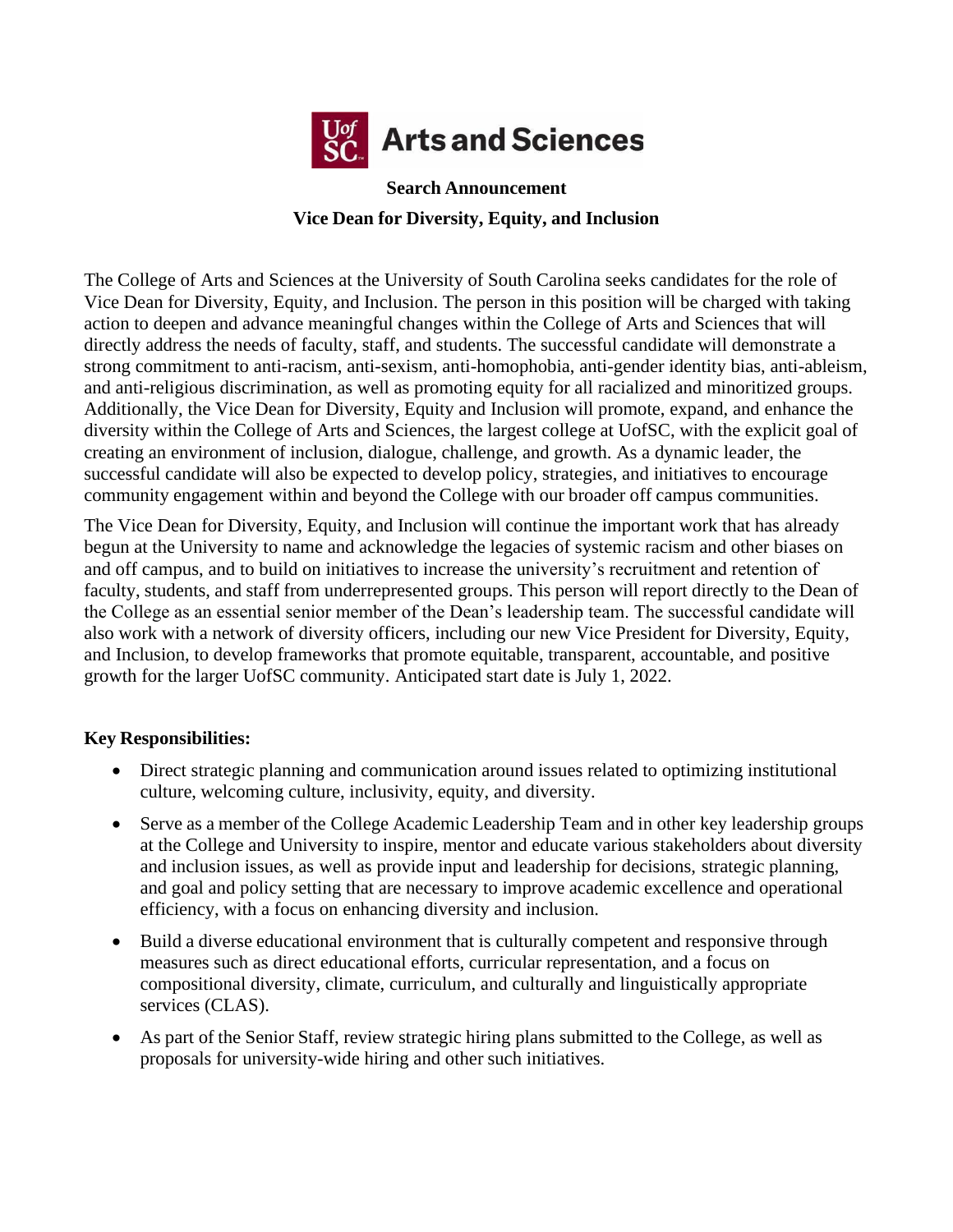- Implement programmatic policy and guidance for continuous improvement of the culture of the College of Arts and Sciences to promote humanistic values of understanding, empathy, perspective-taking, professionalism, ethics, and inclusivity, while also providing the opportunities and tools for the necessary and challenging conversations essential to growing as a community.
- Maintains ongoing communications with the Vice-President for Diversity, Equity, and Inclusion as well as represent the College on the Council of Academic Diversity Officers (CADO), which directly reports to the Executive Vice-President for Academic Affairs and Provost.

Additionally, the Vice Dean is called upon to represent the College at various events and functions throughout the year.

### **Required Qualifications**:

- Demonstrated leadership role in establishing or sustaining programs or other key programs related to diversity and inclusion.
- Doctoral level education.
- Must be committed to working collaboratively with senior administration to build positive vision, direction, and results through strategic initiatives that holistically impact diversity.
- Must demonstrate excellent written and verbal communication skills; strong management and planning skills; and computer literacy.

## **Preferred Qualifications:**

• Credentials suitable for appointment as Professor or Associate Professor with tenure.

### **Competencies for Success:**

- Acts ethically and with integrity and self-awareness. The candidate adheres to the university's values (e.g., Carolinian Creed) and interacts with others in a way that engenders confidence in them and in the organization.
- Builds partnerships and invests in the development of strategic internal and external partnerships – collaborates to reach productive agreements and foster goodwill.
- Has the ability to envision, conceptualize and articulate the diversity mission of the College and University through a broad and inclusive definition of diversity.

### *How to Apply*

All applicants must fill out an online application at USC Jobs: [https://uscjobs.sc.edu/postings/114545.](https://uscjobs.sc.edu/postings/114545) Applicants should upload a letter of interest, a complete CV, and contact information, including email addresses and phone numbers, for a minimum of three references. A summary of accomplishments, experience, and vision is optional and can be uploaded in the supporting documents section. Preference will be given to application materials received by **5:00 p.m. February 7, 2022.**